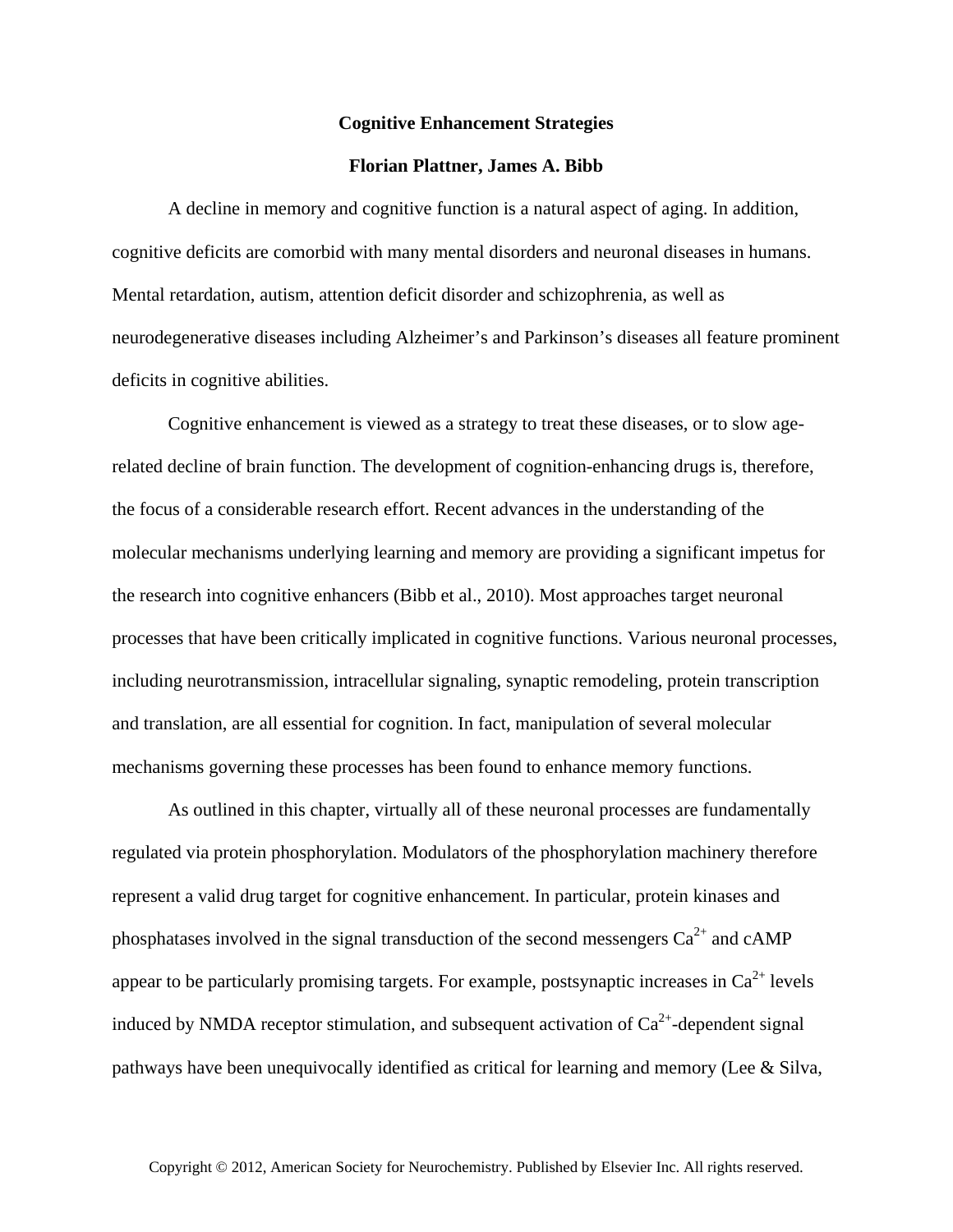2009). Consistently, molecular modifications that boost expression of the NMDA receptor subunit, NR2B, have been associated with enhanced mnemonic functions in several genetically modified mouse models (Tang et al., 1999). Attenuation of NR2B degradation through knockout of CDK5 enhances synaptic plasticity and cognition in mice (Hawasli et al., 2007).

Comparable to  $Ca^{2+}$  signaling, production of cAMP and subsequent induction of downstream signaling pathways are integral mechanisms underlying cognition. It is well established that increases in cAMP level are beneficial for memory functions. Indeed, a classical example of a pharmacological cognitive enhancer, rolipram, exerts its effect by increasing cAMP levels via the inhibition of phosphodiesterase 4 (PDE4), an enzyme that metabolizes cAMP (see Ch. 21). Similarly, overexpression of adenylyl cyclase, the enzyme synthesizing cAMP, results in learning and memory improvement in mice (Wang et al., 2004). Memory enhancement achieved via mechanisms that increase cAMP levels always depend upon the involvement of cAMP-dependent protein kinase (PKA). This central role of PKA in cognitive enhancement is underscored by evidence that modulators of PKA activity themselves have been linked to memory improvements.

 $Ca<sup>2+</sup>$ - and cAMP-induced activation of protein kinases is counterbalanced via protein phosphatases, and reduction in phosphatase activity has been associated with learning and memory enhancement. For example, inhibition of PP1 via the expression of inhibitor-1 improved memory formation (Genoux et al., 2002). The memory was also strengthened when the inhibition of PP1 was induced after learning, indicating an endogenous role of PP1 in counteracting memory formation. Comparably, decreasing the function of the  $Ca<sup>2+</sup>$ -dependent phosphatase PP2B (also called calcineurin) facilitates synaptic plasticity and learning, whereas elevating its activity leads to disruption of these processes (Malleret et al., 2001).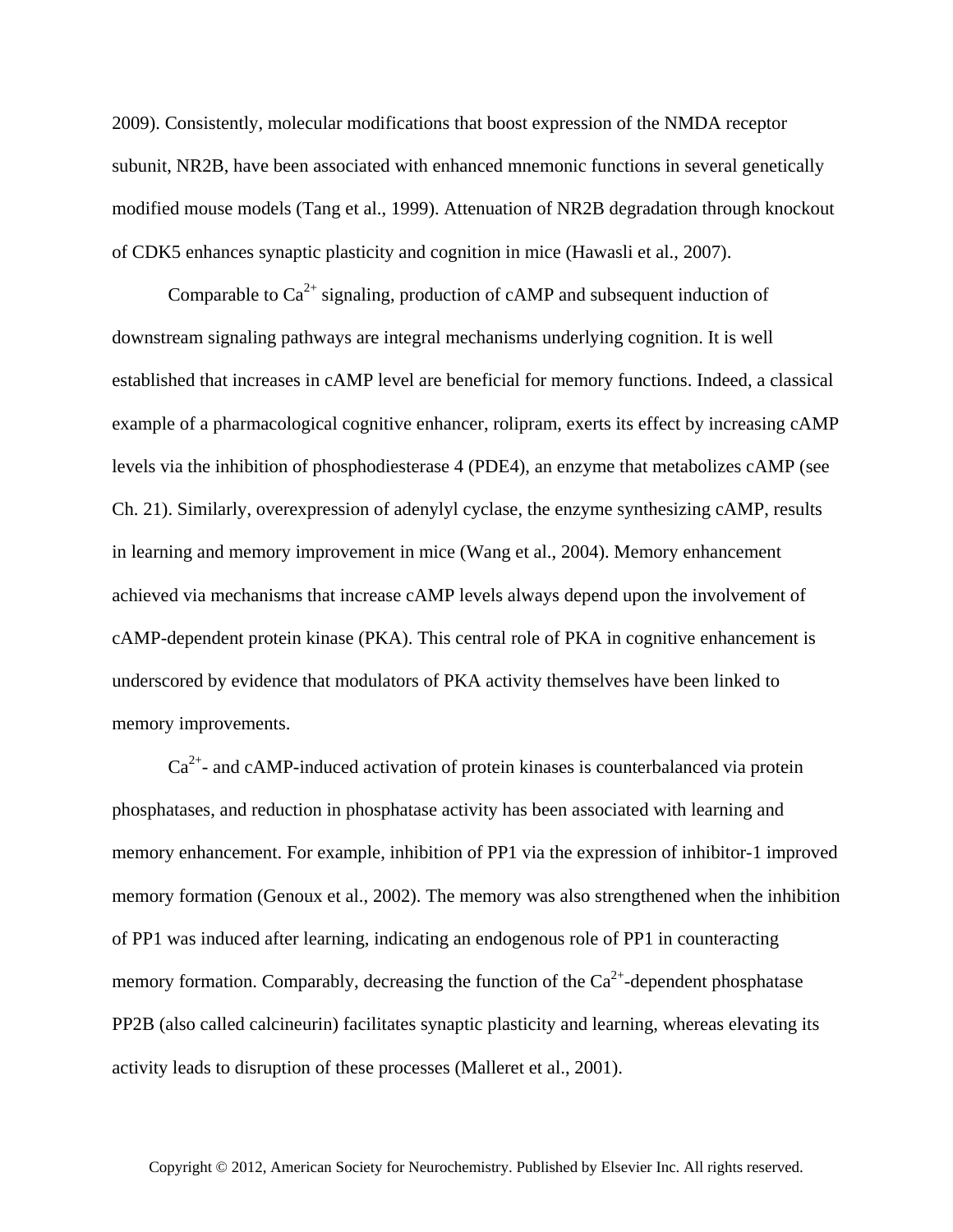The processes downstream of the  $Ca^{2+}$  and cAMP signaling cascades are still not well understood. One perspective is that ultimately the protein kinases and phosphatases stimulated by  $Ca^{2+}$  and cAMP converge onto transcription factors. In this way, they regulate expression of rate-limiting proteins needed to stabilize activity-dependent synaptic changes and thus memory. Consistently, transcription factors, including cyclic-AMP response element binding protein (CREB), are found to be integral for higher mental functions. Increases in levels of CREB activity consistently result in memory enhancements as seen in experiments with CREB overexpression (Matynia et al., 2002). Moreover, learning and memory improvements observed in mice overexpressing CaMKIV, a  $Ca^{2+}$ -dependent protein kinase, could be associated with increases in CREB phosphorylation and thus CREB activation (Wu et al., 2008; Fukushima et al., 2008).

Even though it may sound utopian, the use of memory-boosting substances to overcome cognitive deficits is in itself not a novel concept. Psychostimulants, such as caffeine and nicotine, have been used to alter mental states since ancient times. However, only now it is known that they affect cognitive performance via influencing, directly or indirectly, cAMP signaling. Other cognitive drugs, such as methylphenidate and amphetamines are commonly prescribed to treat attention disorders. These compounds modulate the responses of several key neurotransmitters in the brain, thereby affecting cAMP signaling. Nevertheless, most cognitive deficits cannot be addressed by such stimulants and more effective and refined therapeutic strategies are needed. To identify suitable targets for the development of cognition-enhancing drugs, further progress in our understanding of the molecular basis of cognition will be paramount.

## **References**

Bibb, J. A., Mayford, M. R., Tsien, J. Z., & Alberini, C. M. (2010). Cognition enhancement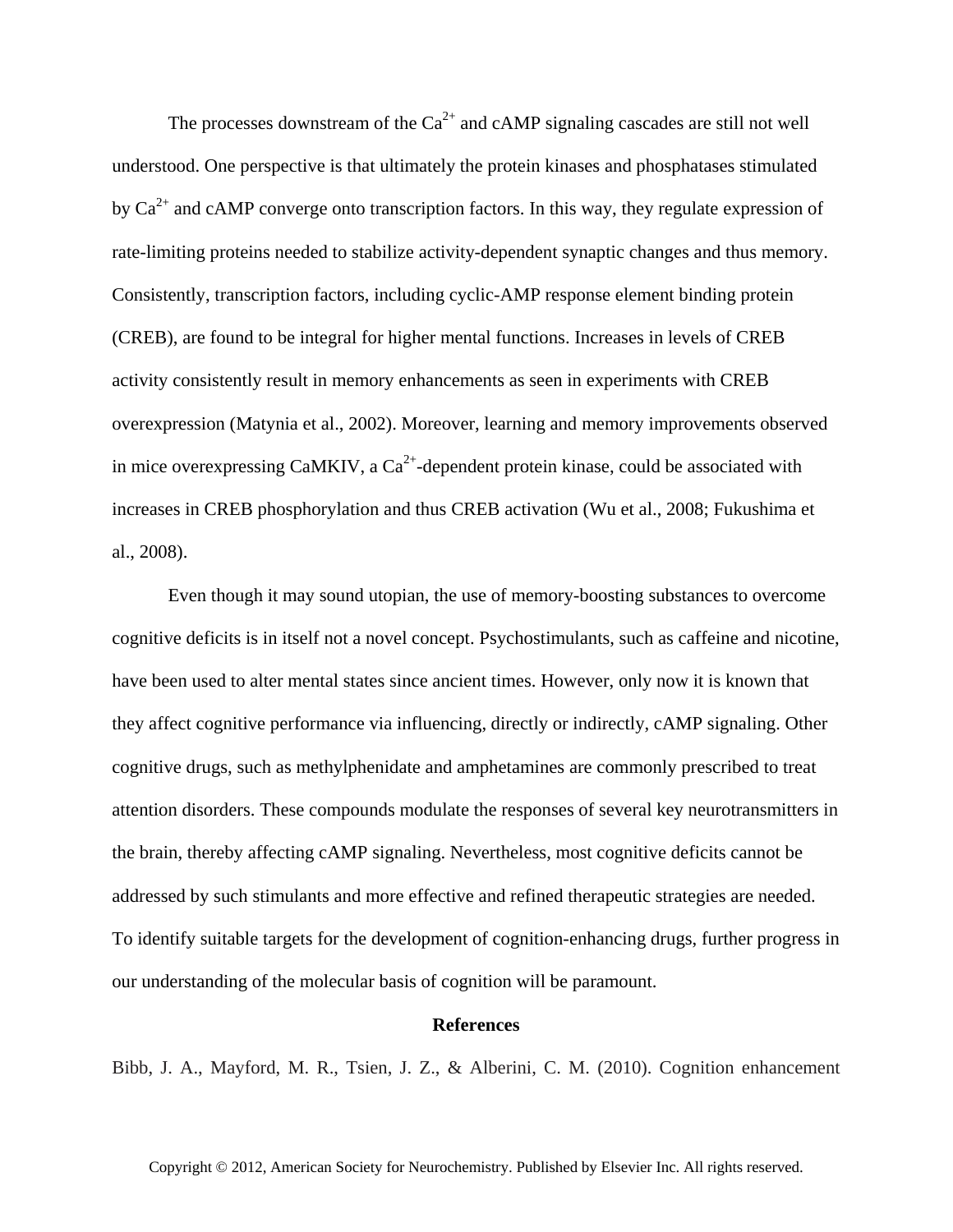strategies. *Journal of Neuroscience*, *30*(45), 14987–14992.

Fukushima, H., Maeda, R., Suzuki, R., Suzuki, A., Nomoto, M., & Toyoda, H., et al. (2008). Upregulation of calcium/calmodulin-dependent protein kinase IV improves memory formation and rescues memory loss with aging. *Journal of Neuroscience*, *28*(40), 9910–9919.

Genoux, D., Haditsch, U., Knobloch, M., Michalon, A., Storm, D., & Mansuy, I. M. (2002). Protein phosphatase 1 is a molecular constraint on learning and memory. *Nature*, *418*(6901), 970–975.

Hawasli, A. H., Benavides, D. R., Nguyen, C., Kansy, J. W., Hayashi, K., & Chambon, P., et al. (2007). Cyclin-dependent kinase 5 governs learning and synaptic plasticity via control of NMDAR degradation. *Nature Neuroscience*, *10*(7), 880–886.

Lee, Y. S., & Silva, A. J. (2009). The molecular and cellular biology of enhanced cognition. *Nature Reviews Neuroscience*, *10*(2), 126–140.

Malleret, G., Haditsch, U., Genoux, D., Jones, M. W., Bliss, T. V., & Vanhoose, A. M., et al. (2001). Inducible and reversible enhancement of learning, memory, and long-term potentiation by genetic inhibition of calcineurin. *Cell*, *104*(5), 675–686.

Matynia, A., Kushner, S. A., & Silva, A. J. (2002). Genetic approaches to molecular and cellular cognition: A focus on LTP and learning and memory. *Annual Review of Genetics*, *36*, 687–720.

Tang, Y. P., Shimizu, E., Dube, G. R., Rampon, C., Kerchner, G. A., & Zhuo, M., et al. (1999). Genetic enhancement of learning and memory in mice. *Nature*, *401*(6748), 63–69.

Wang, H., Ferguson, G. D., Pineda, V. V., Cundiff, P. E., & Storm, D. R. (2004). Overexpression of type-1 adenylyl cyclase in mouse forebrain enhances recognition memory and LTP. *Nature Neuroscience*, *7*(6), 635–642.

Wu, L. J., Zhang, X. H., Fukushima, H., Zhang, F., Wang, H., & Toyoda, H., et al. (2008).